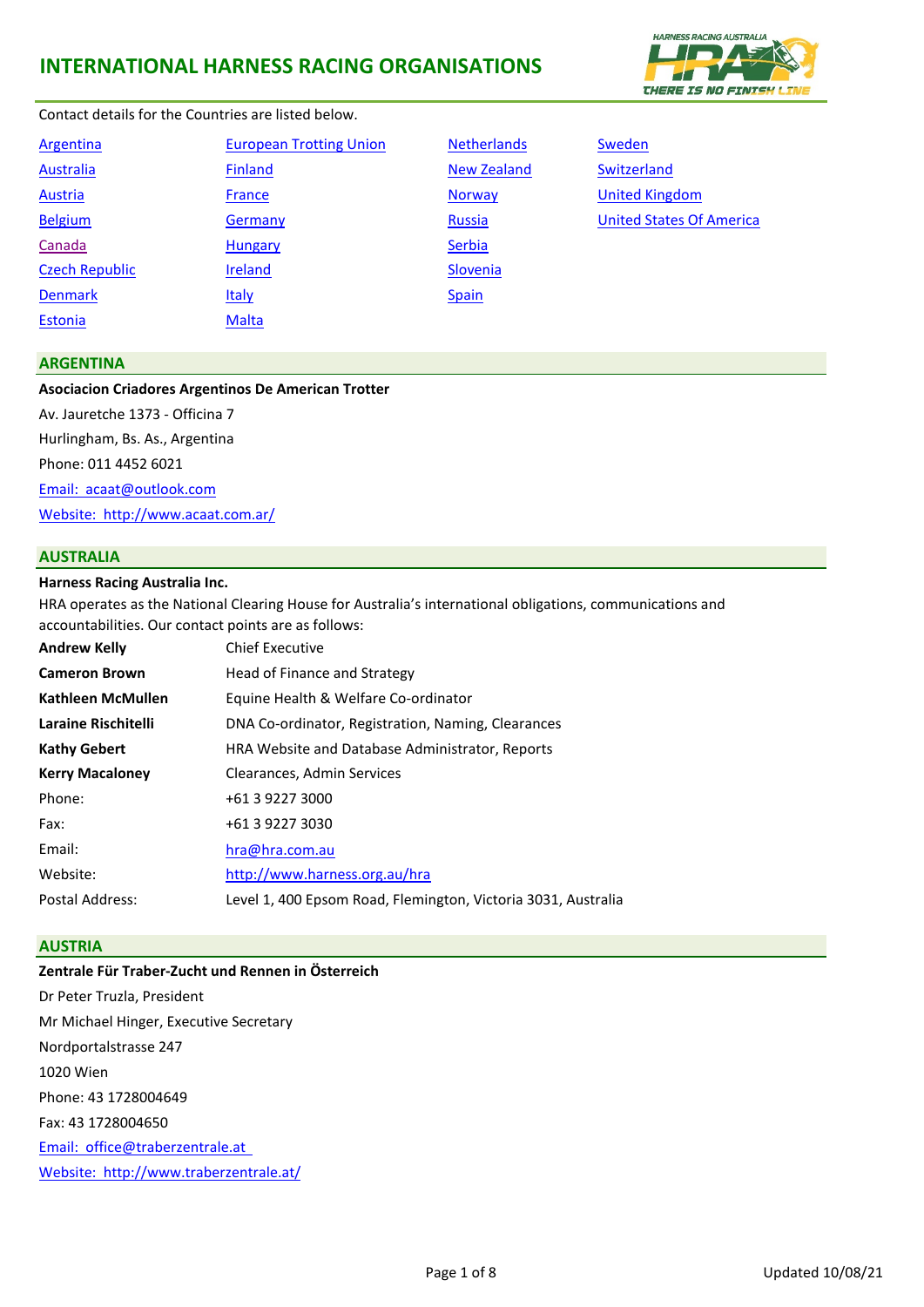

### <span id="page-1-0"></span>**BELGIUM**

**Fédération Belge des Courses Hippiques** Achille Cassart, President Patrick Bauffe, Director Route de Wallonie, 31A 7011 Ghlin (Mons) Phone: 32 65220225 Fax: 32 65220229 Email: [pdr@trotting.be](mailto:pdr@trotting.be) Website: [http://www.trotting.be](http://www.trotting.be/)

### <span id="page-1-1"></span>**CANADA**

**Standardbred Canada** Mr Dan Gall, President and CEO 2150 Meadowvale Boulevard Mississauga, Ontario L5N 6R6, Canada Phone: 1 905 858 3060 Fax: 1 905 858 3111 [Email: lbedard@standardbre](mailto:lbedard@standardbredcanada.ca)dcanada.ca [Website: http://www.standa](http://www.standardbredcanada.ca/)rdbredcanada.ca

## <span id="page-1-2"></span>**CZECH REPUBLIC**

**Ceská Klusácká Asociace** Jaroslav Dobrovolny, Chairman Radotínská 69 15900 Praha 5 Phone: 420 257940250 Fax: 420 257941087 [Email: trotting@czetra.cz](mailto:trotting@czetra.cz) Website: [http://www.czetra.cz](http://www.czetra.cz/)

#### <span id="page-1-3"></span>**DENMARK**

**Dansk Travsports Central Forbund** Ergon Jensen, President Klaus Storm, General Secretary Traverbanevej 10 2920 Charlottenlund Phone: 45 88811200 [Email: info@trav.dk](mailto:storm.dtc@trav.dk) [Website: http://www.trav.dk](http://www.trav.dk/)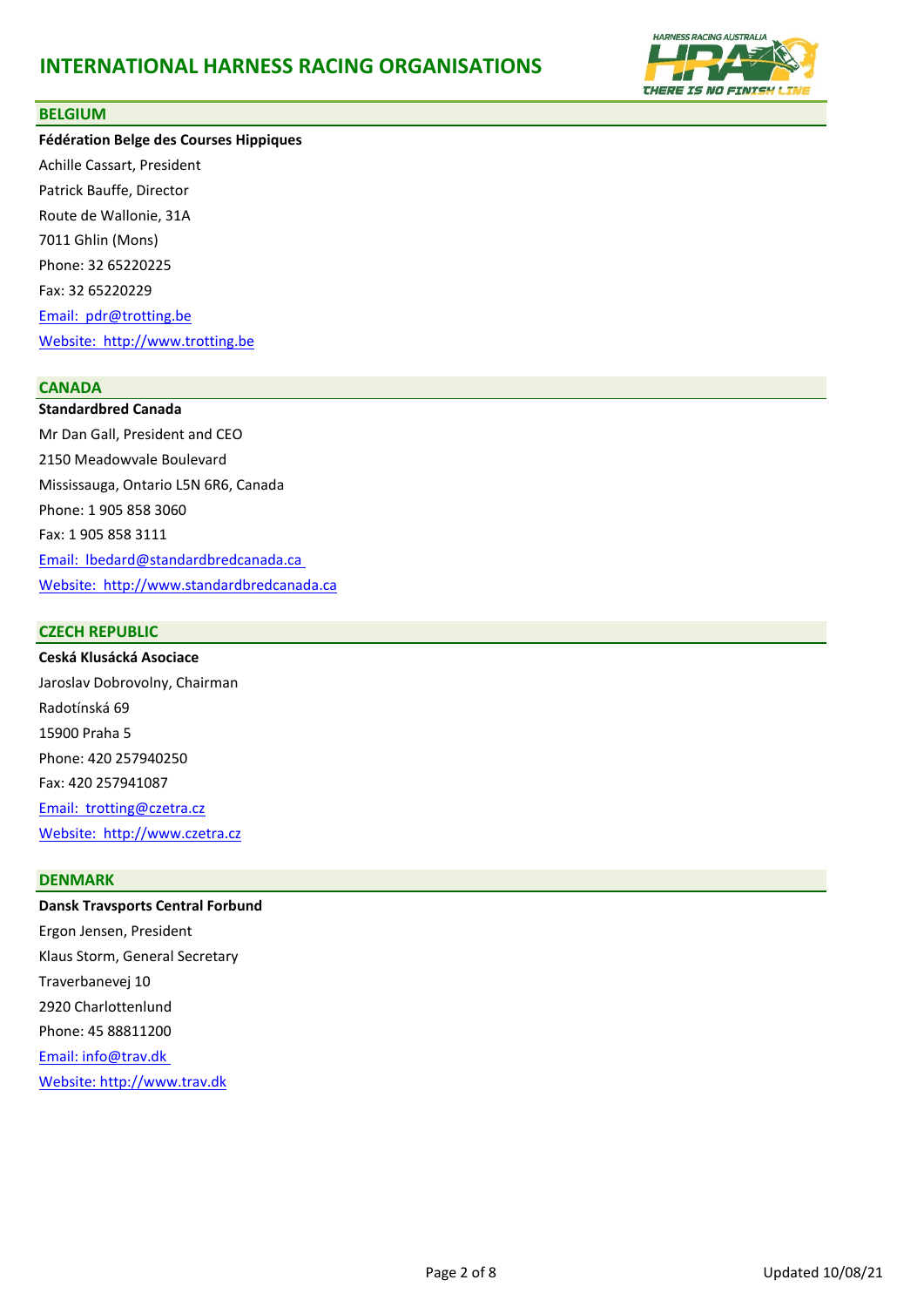

#### <span id="page-2-3"></span>**ESTONIA**

**Estonia Trotting Association** Jaanus Mikk, General Secretary Paldiski mnt. 50 10614 Tallinn Phone: 372 6771677 Email: [info@hipodroom.ee](mailto:info@hipodroom.ee) Website: <http://www.hipodroom.ee/>

## <span id="page-2-0"></span>**EUROPEAN TROTTING UNION**

**Union Europeenne Du Trot (UET)** Marjaana Alaviuhkola, President Guillaume Maupas, Secretary General 7 rue D'Astorg 75008 Paris, France Phone: 33 149771403 Fax: 33 1 49771704 Email: [uet@letrot.com](mailto:uet@secf.asso.fr) Website: [http://www.uet-trot.net](http://www.uet-trot.net/)

#### <span id="page-2-1"></span>**FINLAND**

## **Suomen Hippos R.Y. (The Finnish Trotting & Breeding Association)**

Sami Kauhanen, Managing Director Karl Eriksson, President Kalkkipellontie 6 02650 Espoo Phone: 358 20760500 [Email: hippos@hippos.fi](mailto:hippos@hippos.fi) [Website: http://www.hippos.fi](http://www.hippos.fi/)

### <span id="page-2-2"></span>**FRANCE**

**Societe du Cheval Francais (SECF)** Jean-Pierre Barjon, President Guillaume Maupas, Racing Manager 7 rue D'Astorg 75008 Paris Phone: 33 149771717 Fax: 33 149771701 [Email: dirtech@letrot.com](mailto:dirtech@letrot.com) [Website: http://www.letrot.com/fr/](http://www.letrot.com/fr/)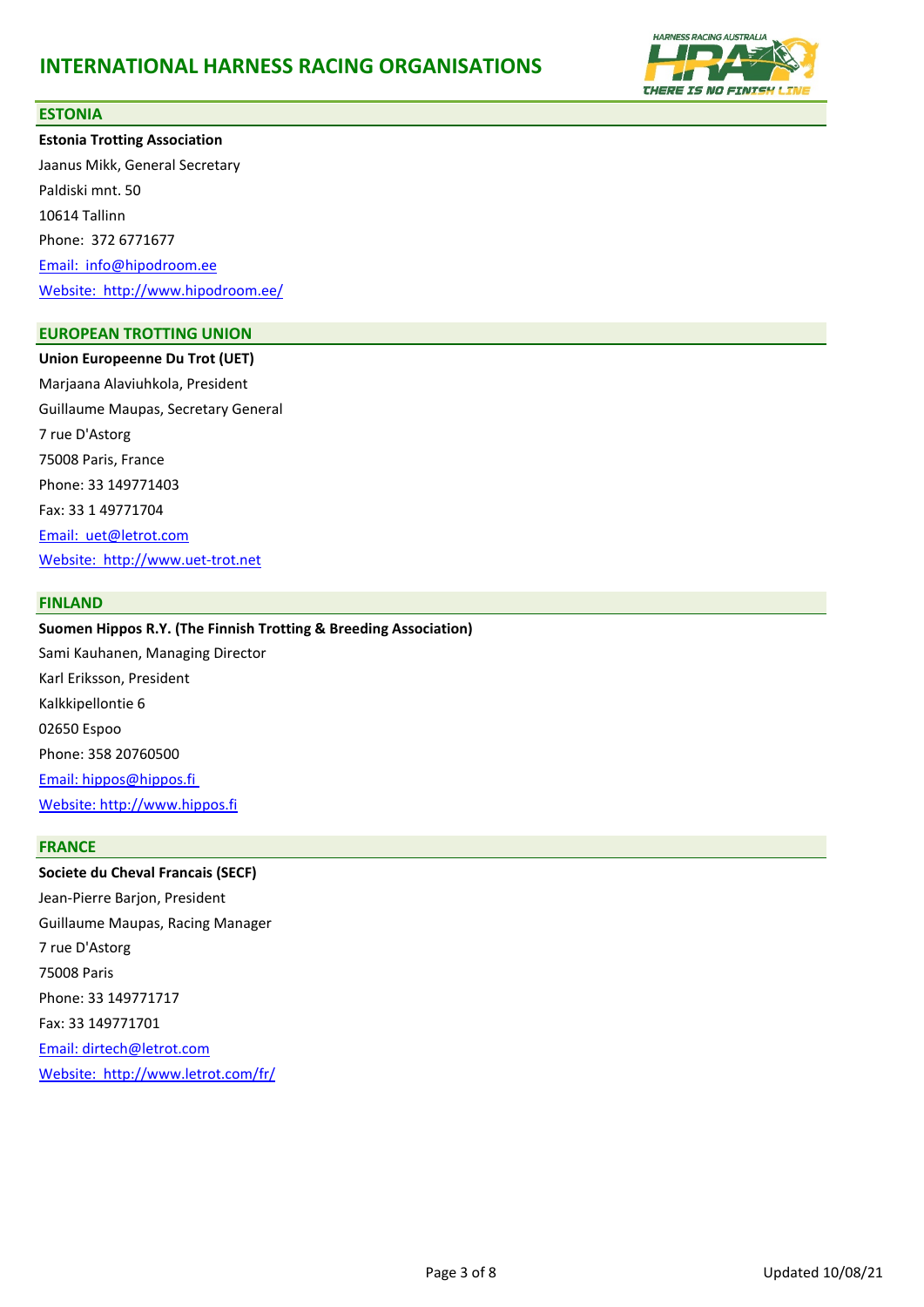

#### <span id="page-3-0"></span>**GERMANY**

**Hauptverband für TraberZucht und-Rennen e.V. (HVT)** Heinz Tell, CEO Mariendorfer Damm 222-298 12107 Berlin Phone: 49 307430480 Fax: 49 30743048150 [Email: hvt-info@hvt.de](mailto:hvt-info@hvt.de) Website: [http://www.hvt.de](http://www.hvt.de/)

#### <span id="page-3-1"></span>**HUNGARY**

**Kincsem Nemzeti Loverseny ES Lovasstrategiai KFT** Istvan Pecsi, Managing Director Zoltan Smulovics, General Secretary Kincsem Park/Albertirsai ut 2-4 1101 Budapest Phone: 36 1433055 [Email: titkarsag@kincsempark.hu](mailto:info@kincsempark.hu) Website: [http://www.kincsempark.com](http://www.kincsempark.com/)

#### <span id="page-3-2"></span>**IRELAND**

**Irish Harness Racing Association CLG**

Mark Flanagan, President James O'Sullivan, General Secretary Unit 18, Brewery Business Park Ardee Road Dundalk, Co. Louth A91 AV22 Phone: 353 15310365 [Email: info@irishharnessracing.com](mailto:Email:%20info@irishharnessracing.com) Website: [http://www.irishharnessracing.com](http://www.irishharnessracing.com/)

#### <span id="page-3-3"></span>**ITALY**

**Ministero Delle Politiche Politiche Agricole Alimentari Forestali E Del Turismo** Francesco Saverio Abate, General Manager Via XX Settembre 20, 00187 Rome Phone: 39 064665076 [Email: aoo.saq@pec.politicheagricole.gov.it](mailto:unire@unire.it) [Web: http://www.unire.gov.it](http://www.unire.it/)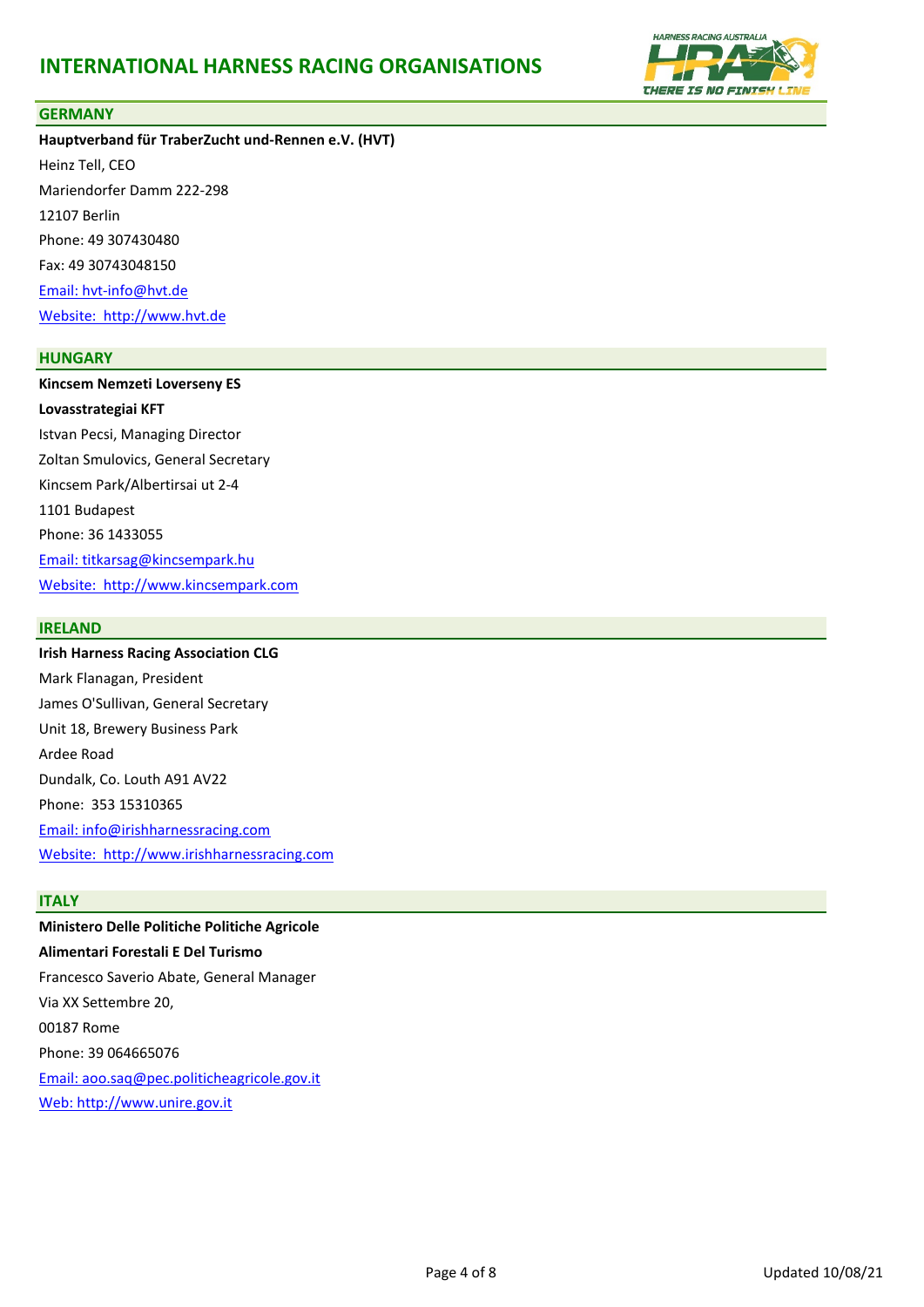

### <span id="page-4-3"></span>**MALTA**

**Malta Racing Club** Edwin Borg, President Racecourse Street Marsa - MRS 2915 Phone: 356 21224800 Fax: 356 21241452 [Email: infomrc@maltaracingclub.com](mailto:%20infomrc@maltaracingclub.com) [Website: http://www.maltaracingclub.com](http://www.maltaracingclub.com/)

## <span id="page-4-0"></span>**NETHERLANDS**

**Stichting Nederlandse Draf-en Rensport (NDR)** Paul Mulder, President Cees Pluimgraaff, General Secretary Postbus 60 2240 AB Wassenaar Phone: 31 703047120 Fax: 31 703047125 [E-mail: info@ndr.nl](mailto:info@ndr.nl) [Website: http://www.ndr.nl](http://www.ndr.nl/)

## <span id="page-4-1"></span>**NEW ZEALAND**

**Harness Racing New Zealand** John Coulam, Chairman Gary Woodham, Chief Executive Level 1, 17 Birmingham Drive, Christchurch, 8140 PO Box 459, Christchurch, 8140, New Zealand Phone: 0011 643 964 1200 Fax: 0011 643 964 1205 [Email: webmaster@hrnz.co.nz](mailto:%20webmaster@hrnz.co.nz) [Website: http://www.hrnz.co.nz](http://www.hrnz.co.nz/) 

## <span id="page-4-2"></span>**NORWAY**

**Det Norske Travselskap (DNT)** Knut Weum, President Svein Morten Buer, Secretary General Postboks 194 Okern 0510 Oslo Phone: 47 22956000 [E-mail: post@travsport.no](mailto:post@travsport.no) [Website: http://www.travsport.no](http://www.travsport.no/)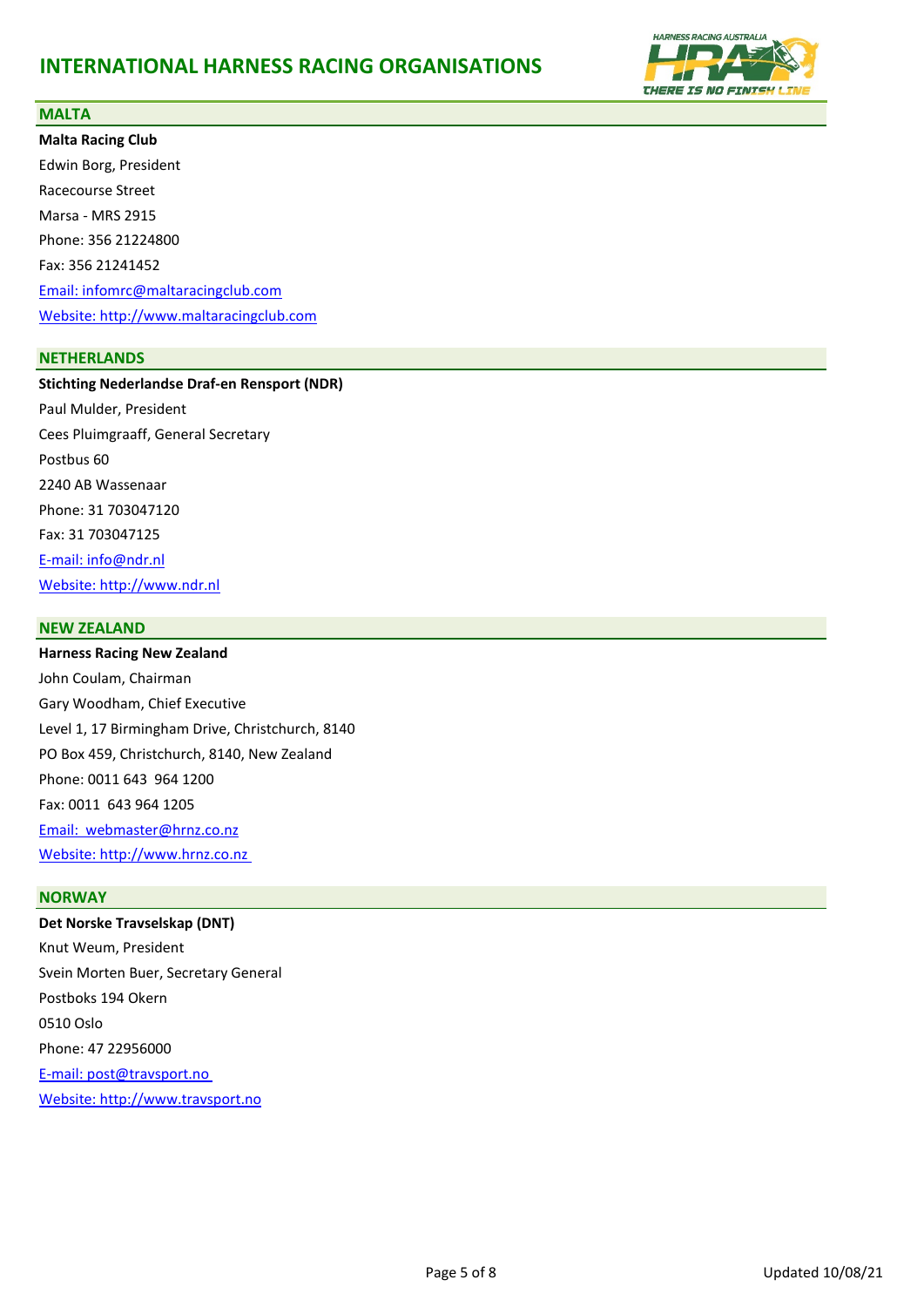

#### <span id="page-5-0"></span>**RUSSIA**

**Commonwealth Trotting Association of Russia (CTA)** Nikolay Isakov, President Alla Polzunova, General Secretary Chapayevsky Pereulok 5-1-101 125252 Moscow Phone: 7 9163474575 Fax: 7 4991573991 [Email: trotteur@mail.ru](mailto:trotteur@mail.ru) [Website: http://www.trotting.ru](http://www.trotting.ru/)

### <span id="page-5-1"></span>**SERBIA**

**Serbian Trotting Association** Zelijko Vujanovic, President Petar Radosavljevic, General Secretary Pastroviceva 2 11030 Belgrade Phone/Fax: 381 113543188 Email: [serbia-trot@beotel.net](mailto:office@serbia-trot.org.rs) Website: [http://www.serbia-trot.org.rs](http://www.serbia-trot.org.rs/)

### <span id="page-5-2"></span>**SLOVENIA**

**Kasaska Zveza Slovenue** Henrik Gjerkes, President Nina Lovrencic, General Secretary Celovska 25 1000 Ljubjana Phone: 386 15151003 Fax: 386 15151004 E-mail: [info@zveza-kasaska-centrala.si](mailto:info@zveza-kasaska-centrala.si) Website: [http://www.zveza-kasaska-centrala.si](http://www.zveza-kasaska-centrala.si/)

## <span id="page-5-3"></span>**SPAIN**

**Federacion Espanola De Carreras Al Trote** Juan Llabata Cursach, President Alberto García, General Secretary Carretera De Soller, KM 3,5 (Hippodromo Son Padro) 07009 Palma de Mallorca, Spain Phone: 34 971460508 Fax: 34 971753013 [E-mail: info@fbtrot.com](mailto:%20info@fbtrot.com) Website: [http://www.fbtrot.com](http://www.fbtrot.com/)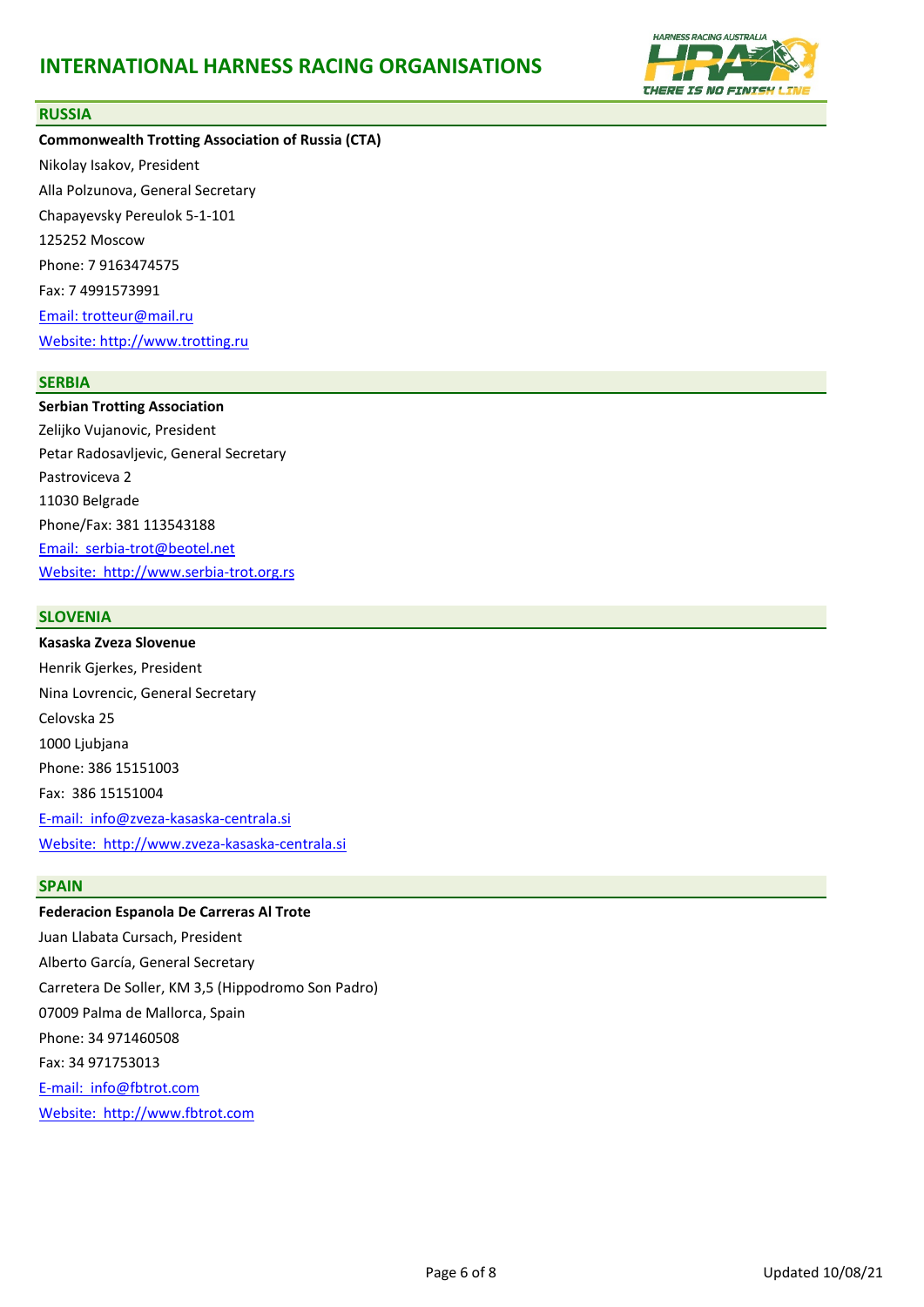

#### <span id="page-6-0"></span>**SWEDEN**

**Svenska Travsport** Marjaana Alaviuhkola, President Maria Croon, General Secretary Hastsportens Hus, Solvolvalla Box 201 51 161 02 Bromma Phone: 46 84752700 Fax: 46 8292530 [Email: kundtjanst@travsport.se](mailto:kundtjanst@travsport.se) [Website: http://www.travsport.se](http://www.travsport.se/)

#### <span id="page-6-1"></span>**SWITZERLAND**

**Suisse Trot** Jean-Pierre Kratzer, President Denis Roux, General Secretary Les Long-Prés 1a/CP 54 1580 Avenches Phone: 41 266767630 Email: [trot@iena.ch](mailto:trot@iena.ch) [Website: http://www.iena.ch](http://www.iena.ch/)

#### <span id="page-6-2"></span>**UNITED KINGDOM**

The British Harness Racing Club Mr Darren Owen, Chairman Correspondence Address: Delfryn, Llwynpiod, Llangeitho, Tregaron, Ceredigion, SY25 6TA Phone: 01974 298 367 Fax: 01974 298 089 [Email: bhrc.office@yahoo.co.uk](mailto:bhrc.office@yahoo.co.uk) Web: [http://www.bhrc.org.uk](http://www.bhrc.org.uk/)

#### **The Standardbred and Trotting Horse Association of Great Britain & Ireland**

(studbook functions for UK) John Towe, President Dulais Centre, Pontfaen Rd Lampeter SA48 7BN Phone: 44 1570 423377 Mobile: 44 7581 438805 [Email: info@standardbred.org](mailto:%20info@standardbred.org) Website: [http://www.standardbred.org](http://www.standardbred.org/)

## **Wales and Border Counties Harness Racing**

Email: [webmaster@welsh-trotting.co.uk](mailto:webmaster@welsh-trotting.co.uk) Web: [http://www.welsh-trotting.co.uk](http://www.welsh-trotting.co.uk/)